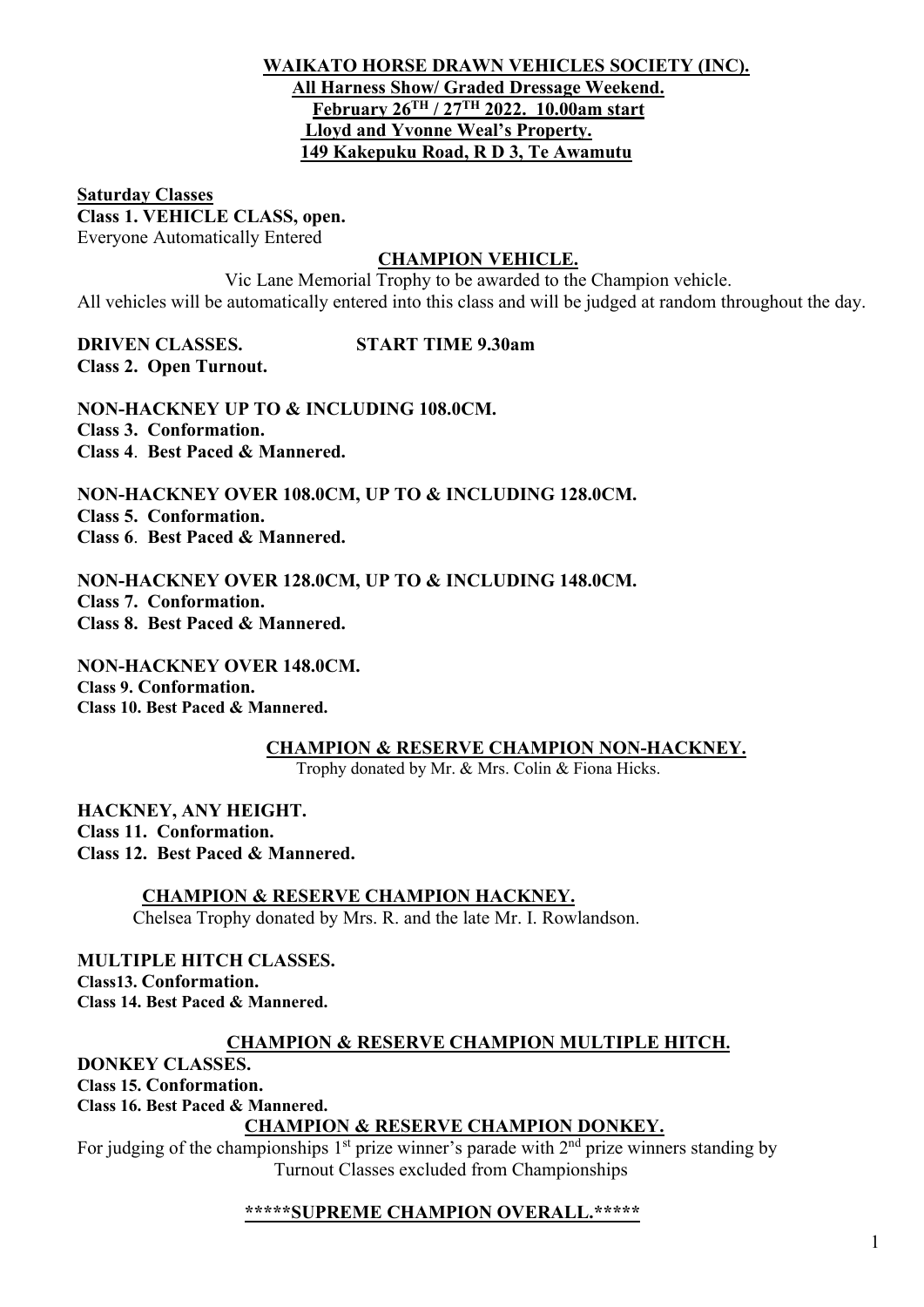To be judged from the Champion Non-Hackney, Hackney, Multiple Hitch & Donkey. Howard Walker Memorial Trophy

Class 17. Lady Driver.

Class 18. Gentleman Driver.

Class 19. Novice Driver. Never to have won a driving class at a Harness Show.

### Lunch Break

- Class 20. Marathon Turnout All Heights
- Class 21. Slalom Course. Up to & including 108.0cm. Trotting Only
- Class 22. Slalom Course. Over 108cm up to & including 128.0cm. Trotting Only.
- Class 23. Slalom Course. Over 128.0cm. Trotting Only.
- Class 24. Cone Course. Up to & including 108.0cm. Trotting Only.
- Class 25. Cone Course. Over 108cm up to & including 128.0cm. Trotting Only.

Class 26. Cone Course. Over 128.0cm. Trotting Only.

### CHILDRENS SECTION.

NOTE: The children's classes will be run in the lunch break. 16 years and under. Adults must accompany the child. Competitors entered in this section cannot enter other classes.

- Class 27. Best Child Driver.
- Class 28. Horse or Pony most suitable for a child driver.
- Class 29. Slalom Course. Trotting only.
- Class 30. Cone Course. Trotting only

### \*\*\*\*\* CHAMPION CHILD DRIVER \*\*\*\*\*

To be awarded the Trophy donated by Mr. & Mrs. Thompson.

### POINTS TROPHIES.

Clifton Trophy donated by Mr. & Mrs. Phillips to the highest points winner on the day from results of the following classes.

Best Turned Out, Paced & Mannered, Conformation, Style & Action, Lady Driver, Gentleman Driver, Marathon Turnout, Cone Course & Slalom.

Ascot Trophy donated by Mrs. M. Lusby and the late Mr. R. Lusby, for ponies

128.0cm & under from points gained in classes:

Open Turnout, Paced & Mannered, Conformation. Cone Course & Slalom.

The organisers reserve the right, depending on the number of entries, to amalgamate classes or split classes according to heights or such other criteria as they see fit

Ponies/Horses may be entered in either Hackney OR Non-Hackney classes, but not in both.

Saturday Afternoon Class 31. POD, Novice (Precision Obstacle Drive) Class 32. POD, Open

Dressage test for all classes, OHCDT and POD Test 2021

## Sunday 27/02/2022 9.00am start

Dressage Test for POD's is OHCDT and POD Test 2021 Class 32. POD Novice Entries Class 33. POD Open Entries